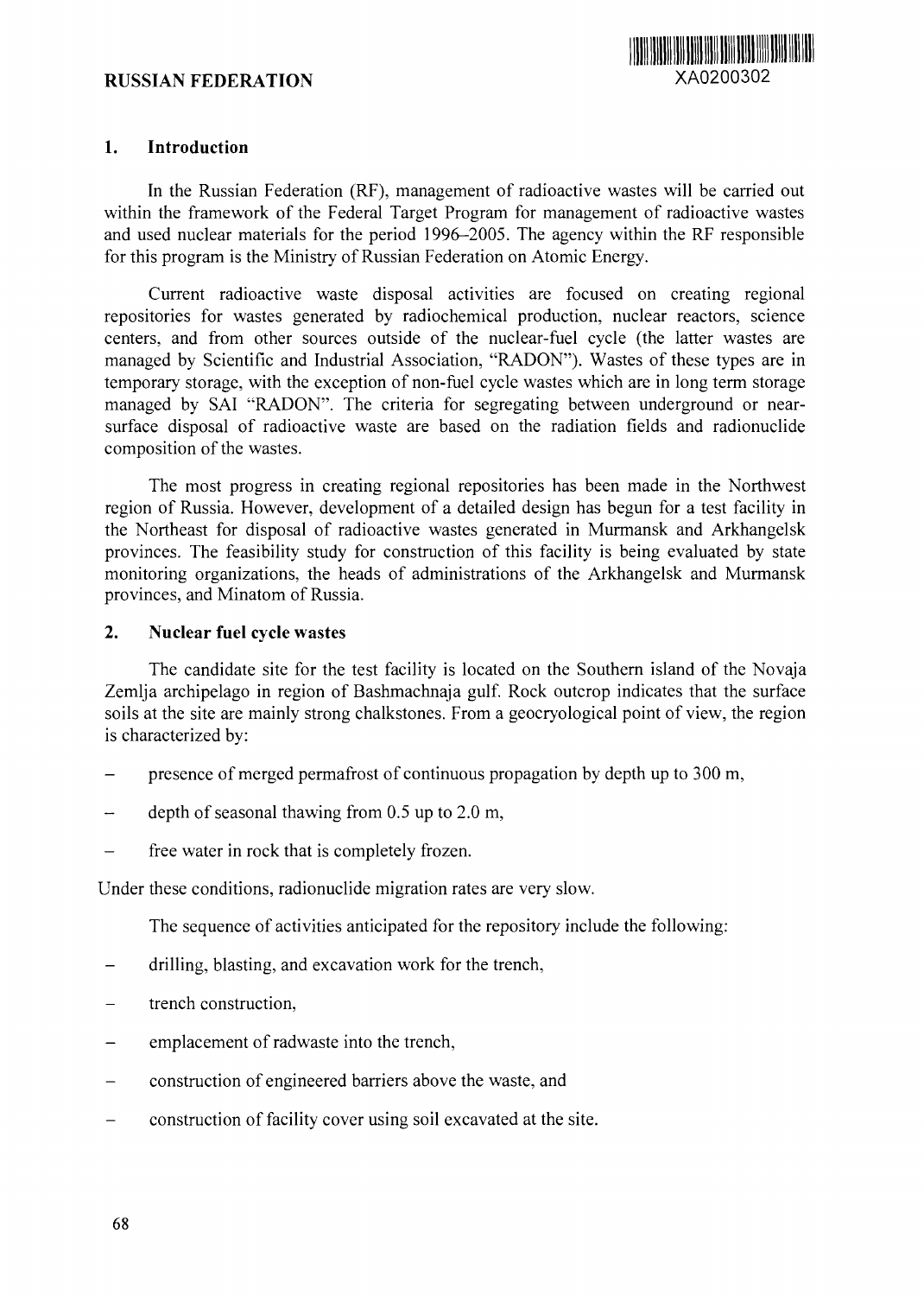The waste to be placed in the facility is compacted, stacked and surrounded by a cement backfill which has a low permeability when hardened. The cemented radwastes are to be covered with soil that was excavated during trench construction. The volume of soil used for filling and covering the trench will be about 75 % of volume generated during excavation.

Practices which are used to ensure the long term integrity of the facility include:

- backfilling with layers of fine-grained and large-sized rocks, and
- installing of thermosiphons to remove heat from the repository.

Isolation of the waste is achieved by allowing permafrost to reestablish within and around the buried waste (see Figure A.5). The baseline surface of permafrost is much below the bottom of repository. Therefore reestablishing the permafrost within the waste burial zone is assured. The sidewalls of the repository are located below the zone of seasonal thawing so that horizontal migration of radionuclides is also minimized.

The soil cover over the repository is to be 5-7 m thick. Porosity in the cover soil will be 10-20%; some settling and liquid from melted snow and ice may permeate to these void spaces. However, the cement backfill between and above the waste packages will prevent access of infiltration to the wastes. Some water is expected in the waste just after backfilling operations are completed. However, after the first winter season, permafrost reestablishment will begin and after 1–2 years will lock up any water present in the waste environment. The time of complete freezing of the waste environment is 1-2 years with the thermosiphons in place and 10-15 years without them.

Thus, the long term isolation of the waste relies on the reestablishment of the permafrost; in the short term, the waste packaging and cement backfill surrounding the waste prevent waste migration until the permafrost is reestablished.

# **3. Non-fuel cycle wastes**

# 3.1 Existing repository

As mentioned above, SAI "Radon" (established in 1961) is responsible for managing all LILW generated outside of the nuclear fuel cycle in the central part of the Russian Federation.

The population of this region of RF is about 40 million people. The number of facilities that generate radioactive waste in the central part of the Russian Federation (waste generators) is about 2,500. Among those waste generators are industrial enterprises, educational institutions, medical and research institutions, and military installations. The waste arisings from environmental and facilities rehabilitation has increased in recent years.

More than 30 repositories are now used for the disposal of radioactive waste by SIA "Radon". Disposal of the LILW is carried out on the disposal site of the Sergiev Fosad (Zagorsk) division of SIA "Radon". Near surface reinforced concrete repositories are used for this purpose. The bottom and walls of these repositories are lined with waterproofing materials. Most of these repositories are excavated into the soil although some have both above-grade and subsurface disposal cells. Typical dimensions of the repositories are 60 m long, 20 m wide and 4 m deep. The waste forms in various packages are emplaced into the repository in layers. Every other layer, with the thickness about 1.5 m, is poured by cement mortar.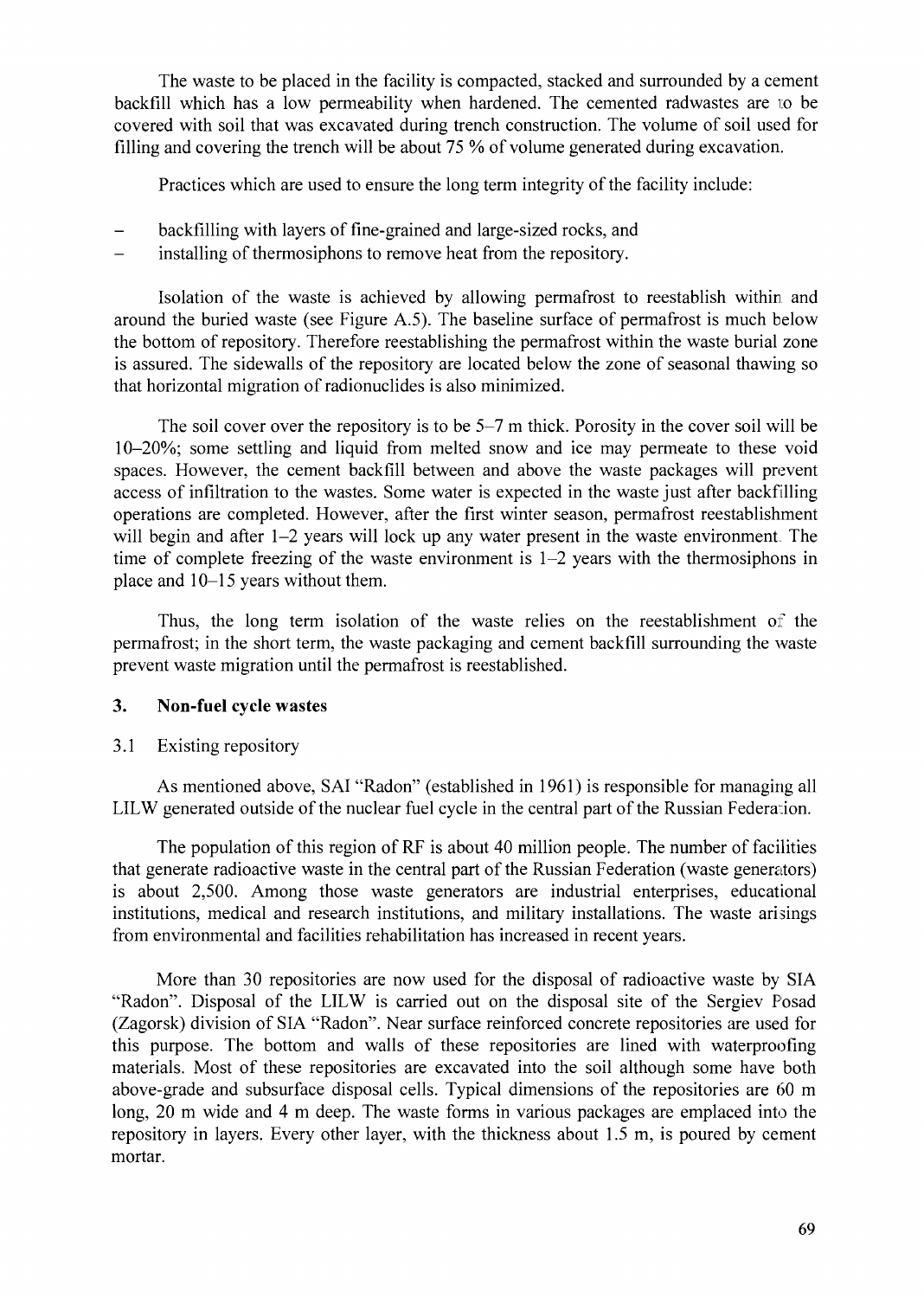The immobilization of radioactive waste is achieved by applying the multi-barrier principle. The repository barriers include the repository walls and natural soils surrounding the repository. Protection against radionuclide migration is also provided by the waste matrix materials (concrete, glass, bitumen, metal), the package (concrete or steel container, metal drum, lead container) and, stabilizing backfill materials (cement mortar, cement-clay mortar, natural sorbents).

The final status of the facilities at Sergiev Posad — whether they are "storage" or "final repository" — has yet to be determined. A resolution cannot be approved at state level under the prevailing social-political framework, and legislation and regulatory documents concerning long term closure and institutional control activities for radioactive waste repositories have yet to be promulgated.

#### 3.2 New repository design

The basic design of a repository for conditioned forms of radioactive waste was prepared recently within the framework of the TACIS Program (see Figure A.6). Requirements, as stipulated by the Consortium "Belgatom-SGN-AEA Technology, are that for the first 50 years, the waste must be stored in a form that is retrievable. During this time period, an interim cover will be used consisting of a reinforced concrete slabs with 0.4 m thickness and a waterproof covering. After the end of this period, when a decision will be made on the disposal status, a final cover will be built, which will have the thickness in the central part about 4.5 m (Figure A.6). The sealing cover will be comprised of 11 layers including vegetative cover, coarse materials, clay, a geomembrane, silt, sand, monolith concrete with the thickness 0.7 m. These materials are layered to provide:

- protection against infiltrating water,
- erosion protection,
- protection against excessive penetration of plants roots (i.e., biointrusion),  $\overline{a}$
- prevention of drying and cracking of waterproof layers,
- prevention of intrusion by burrowing animals,
- freeze-thaw cycling,
- measures to prevent slip between separate layers,
- drainage of rainwater and snowmelt.

The cover overlaps the sidewalls and extends from 10 to 15 m depending on the slope. The side shields are comprised of sand, clay and large-sized material.

An advantage of this design is the possibility to fill the repository from lateral openings with the concrete covering already in place. A further advantage is that the facility is protected from infiltration and surface water during the operating phase, and it offers the possibility of corrective actions, if any are needed.

Inspection drainage galleries supply construction (repository). They are designed for control and removal of leaks both for operational and institutional control periods. A peripheral circular channel is constructed for removal of surface water flow.

The newly designed facilities are currently classified as storage, but can be transformed into a final repository. Corresponding decisions on this transformation will be taken during the following 50 years.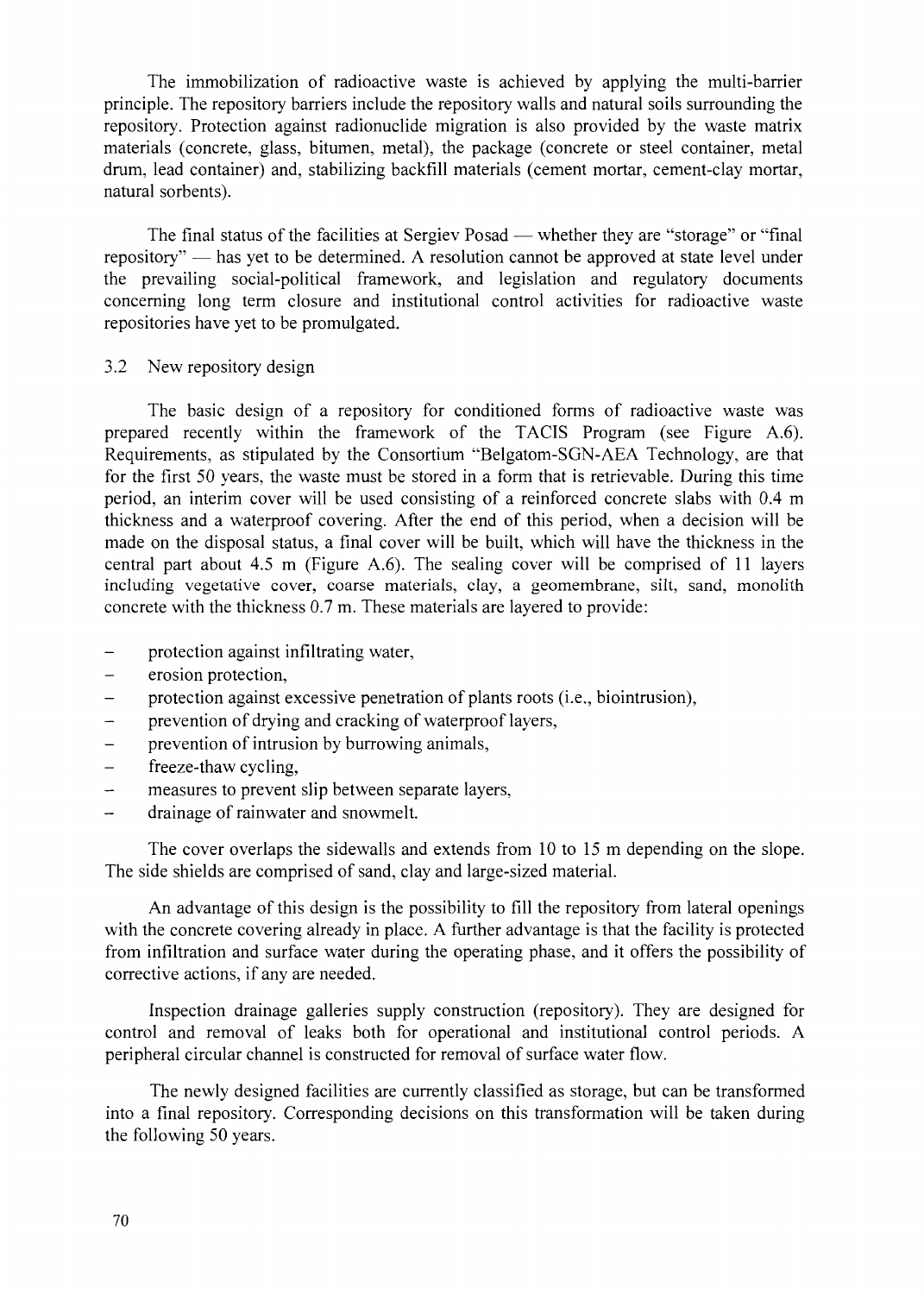

- 1. boundary of a layer of seasonal thawing
- 2. sinken trench
- 3. working volume of repository
- 4. concrete foundation
- 5. containers
- 6. engineering barrier
- 7. high bound of soils with zero amplitudes of oscillatings of below zero temperatures
- 8. filling of trench by a ground
- 9. technological balk of soils above trench
- 10. seasonal cooling unit.